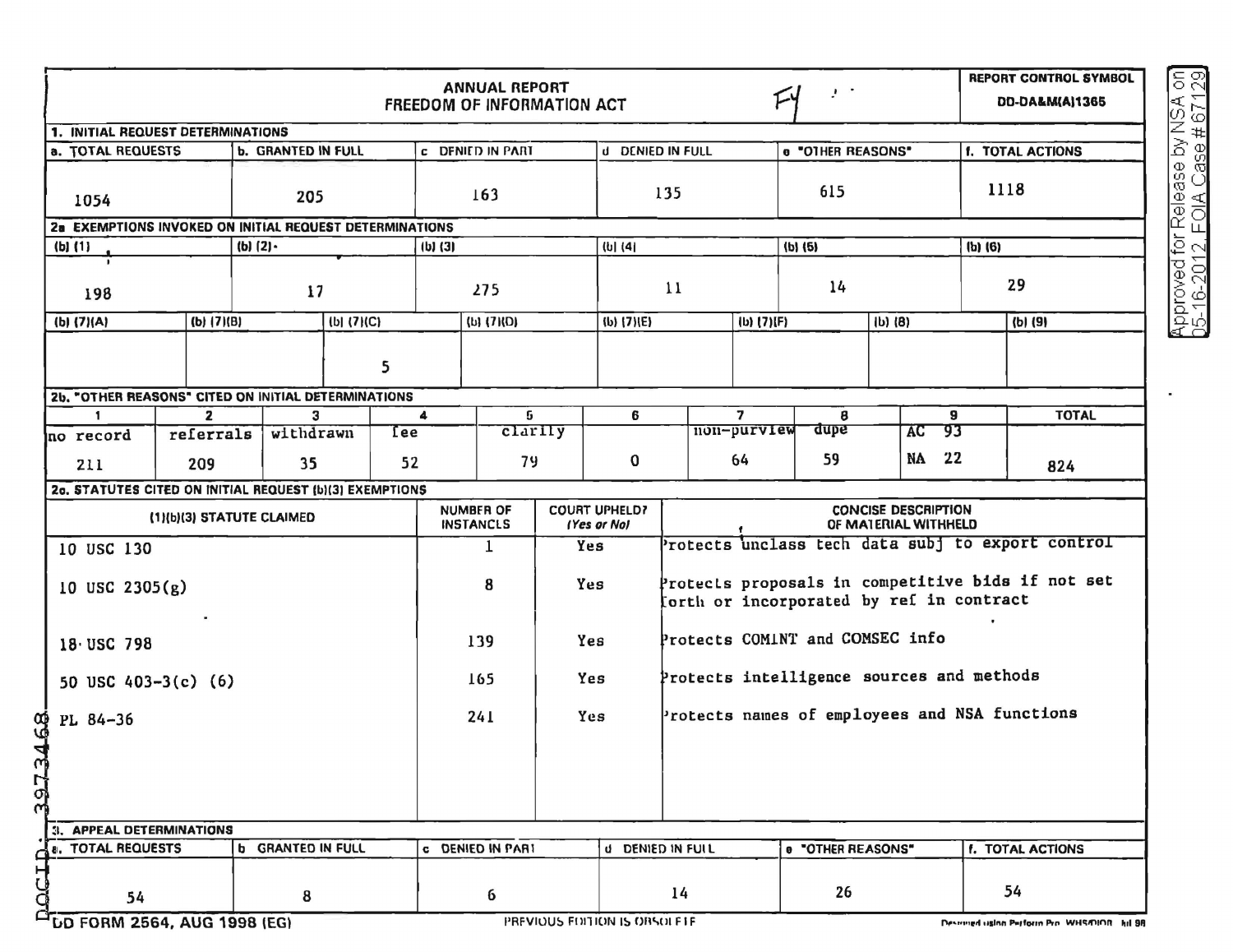| 48 EXEMPTIONS INVOKED ON APPEAL DETERMINATIONS                            |                                       |                |                |            |   |                                             |                          |                  |                                                                                                 |                                                   |                |                                                                      |                                                       |                   |                             |              |              |  |
|---------------------------------------------------------------------------|---------------------------------------|----------------|----------------|------------|---|---------------------------------------------|--------------------------|------------------|-------------------------------------------------------------------------------------------------|---------------------------------------------------|----------------|----------------------------------------------------------------------|-------------------------------------------------------|-------------------|-----------------------------|--------------|--------------|--|
| $(b)$ $(1)$<br>$(b)$ (2)<br>$(L)$ $(L)$                                   |                                       |                |                |            |   |                                             | $(1)$ $(4)$              |                  |                                                                                                 |                                                   | $(b)$ $(5)$    |                                                                      | $(b)$ $(6)$                                           |                   |                             |              |              |  |
|                                                                           |                                       |                |                |            |   |                                             |                          |                  |                                                                                                 |                                                   |                |                                                                      |                                                       |                   |                             |              |              |  |
| 15<br>$\mathbf{l}$                                                        |                                       |                |                | 17         |   |                                             |                          | $\boldsymbol{0}$ |                                                                                                 |                                                   |                | $\bf{0}$                                                             |                                                       |                   |                             | $\mathbf{1}$ |              |  |
| (b) (7)(A)<br>$(b)$ $(7)(B)$                                              |                                       |                | $(b)$ $(7)(C)$ | (b) (7)(D) |   |                                             | $\{11\}$ $\{7\}$ $\{F\}$ |                  |                                                                                                 | (D) (7)(F)                                        |                |                                                                      | $(b)$ $(8)$                                           |                   | $(b)$ $(9)$                 |              |              |  |
|                                                                           |                                       |                |                |            |   |                                             |                          |                  |                                                                                                 |                                                   |                |                                                                      |                                                       |                   |                             |              |              |  |
| 0<br>0                                                                    |                                       | $\Omega$       |                | 0          |   | 0                                           |                          |                  | 0                                                                                               |                                                   | 0              |                                                                      |                                                       | 0                 |                             |              |              |  |
| 4b. "OTHER REASONS" CITED ON APPEAL DETERMINATIONS                        |                                       |                |                |            |   |                                             |                          |                  |                                                                                                 |                                                   |                |                                                                      |                                                       |                   |                             |              |              |  |
| $\overline{1}$                                                            |                                       | $\overline{2}$ | 3 <sup>o</sup> |            |   | 4                                           | 5                        |                  | G                                                                                               |                                                   | $\overline{7}$ |                                                                      | 8                                                     | 9                 |                             |              | <b>TOTAL</b> |  |
| no records                                                                |                                       | referrals      | withdrawn      |            |   | fee issues                                  |                          |                  | not describ procedural not a rec                                                                |                                                   |                |                                                                      | dupe                                                  | other             |                             |              |              |  |
| 18                                                                        | $\mathbf{0}$                          |                | 0              |            | 6 |                                             | $\boldsymbol{0}$         |                  |                                                                                                 |                                                   | 0              |                                                                      | 0                                                     |                   |                             |              | 26           |  |
| 4c. STATUTES CITED ON APPEAL (b)(3) EXEMPTIONS                            |                                       |                |                |            |   |                                             |                          |                  |                                                                                                 |                                                   |                |                                                                      |                                                       |                   |                             |              |              |  |
| <b>NUMBER OF</b><br>(1)(b)(3) STATUTE CLAIMED<br><b>INSTANCLS</b>         |                                       |                |                |            |   |                                             |                          |                  |                                                                                                 |                                                   |                | <b>CONCISE DESCRIPTION</b><br>OF MATERIAL WITHHELD                   |                                                       |                   |                             |              |              |  |
| 1005C2304(g)                                                              |                                       |                |                |            |   |                                             | Yes                      |                  |                                                                                                 |                                                   |                |                                                                      | Contract proposal into not incorporated into contract |                   |                             |              |              |  |
| $7186 - 36$<br>40303(c)(6)<br>$\frac{2}{3}$                               |                                       |                |                |            |   |                                             | Yes<br>Yes<br>Yes        |                  | unc  ous, activities, personnel of NSA<br> unc  information<br> nte  igence sources and methods |                                                   |                |                                                                      |                                                       |                   |                             |              |              |  |
| 5. NUMBER AND MEDIAN AGE OF INITIAL CASES PENDING                         |                                       |                |                |            |   |                                             |                          |                  |                                                                                                 | (1) AS OF BEGINNING REPORT PERIOD                 |                |                                                                      |                                                       |                   | (2) AS OF END REPORT PERIOD |              |              |  |
|                                                                           |                                       |                |                |            |   |                                             |                          |                  |                                                                                                 |                                                   |                |                                                                      |                                                       |                   |                             |              |              |  |
| a. TOTAL INITIAL REQUESTS PENDING (open)                                  |                                       |                |                |            |   |                                             | 956                      |                  |                                                                                                 |                                                   | 887            |                                                                      |                                                       |                   |                             |              |              |  |
| b. MEDIAN AGE (in days) OF OPEN INITIAL REQUESTS                          |                                       |                |                |            |   |                                             | 444                      |                  |                                                                                                 |                                                   | 753            |                                                                      |                                                       |                   |                             |              |              |  |
| 6. TOTAL NUMBER OF INITIAL REQUESTS RECEIVED DURING THE FISCAL YEAR       |                                       |                |                |            |   |                                             |                          |                  |                                                                                                 | 1111                                              |                |                                                                      |                                                       |                   |                             |              |              |  |
| 7. TYPES OF INITIAL REQUESTS PROCESSED AND MEDIAN AGE                     |                                       |                |                |            |   |                                             |                          |                  |                                                                                                 |                                                   |                | TOTAL NUMBER OF CASES                                                |                                                       | MEDIAN AGE (Days) |                             |              |              |  |
| a. SIMPLE                                                                 |                                       |                |                |            |   |                                             |                          |                  |                                                                                                 |                                                   | 1000           |                                                                      |                                                       | 28                |                             |              |              |  |
| b. COMPLEX                                                                |                                       |                |                |            |   |                                             |                          | 42               |                                                                                                 |                                                   |                |                                                                      |                                                       | 1047              |                             |              |              |  |
| c. EXPEDITED PROCESSING                                                   |                                       |                |                |            |   |                                             |                          | 12               |                                                                                                 |                                                   |                |                                                                      | 273                                                   |                   |                             |              |              |  |
| 8 TOTAL AMOUNT COLLECTED FROM THE PUBLIC                                  |                                       |                |                |            |   |                                             |                          |                  | \$28,831.40                                                                                     |                                                   |                |                                                                      |                                                       |                   |                             |              |              |  |
|                                                                           |                                       |                |                |            |   |                                             |                          |                  |                                                                                                 |                                                   |                |                                                                      |                                                       |                   | ۰,                          |              |              |  |
| 9. PROGRAM COST<br>10 AUTHENTICATION<br>a. SIGNATURE (Approving Official) |                                       |                |                |            |   |                                             |                          |                  |                                                                                                 |                                                   |                |                                                                      |                                                       |                   |                             |              |              |  |
|                                                                           | a. NUMBER OF FULL TIME STAFF<br>llins |                |                |            |   |                                             |                          |                  |                                                                                                 |                                                   |                |                                                                      |                                                       |                   |                             |              |              |  |
| <b>b. NUMBER OF PART TIME STAFF</b>                                       |                                       |                |                |            |   |                                             |                          | aucu             |                                                                                                 | <b>b</b> TYPED NAME (last, First, Middle Initial) |                |                                                                      | <b>c</b> DUTY TITLE                                   |                   |                             |              |              |  |
| \$<br>c. ESTIMATED LITIGATION COST                                        |                                       |                |                |            |   | COLLINS, Claudia C.<br><b>U</b> AGENCY NAME |                          |                  |                                                                                                 |                                                   |                | Chief, Information Policy<br>e. TELEPHONE NUMBER (Include Area Code) |                                                       |                   |                             |              |              |  |
| \$<br>d. TOTAL PROGRAM COST                                               |                                       |                |                |            |   | <b>NSA</b>                                  | 301-688-6527             |                  |                                                                                                 |                                                   |                |                                                                      |                                                       |                   |                             |              |              |  |

DD FORM 2564 (BACK), AUG 1998